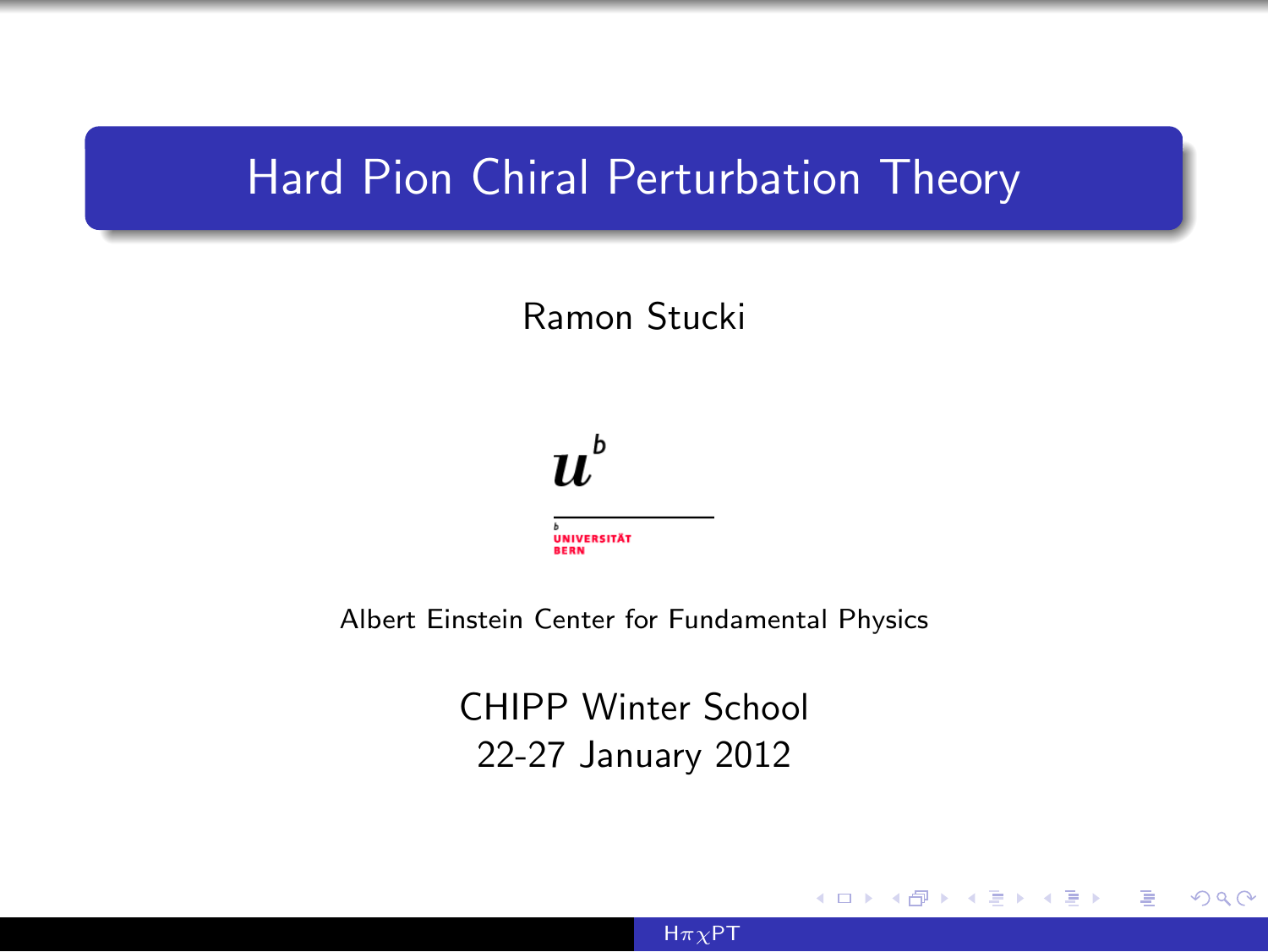## Chiral Perturbation Theory

 $\bullet$ 

- Chiral Perturbation Theory is an expansion in the mass and momenta
- Consider the vector form factor defined by:

$$
\langle \pi^i(p_2) | \frac{1}{2} \left( \bar{u} \gamma_\mu u - \bar{d} \gamma_\mu d \right) | \pi^j(p_1) \rangle = i \epsilon^{i3j} (p_{1\mu} - p_{2\mu}) F_V(s)
$$

ChPT is a effective theory which alows us to compute

$$
F_V(s) = 1 + c_1 \frac{M_{\pi}^2}{16\pi^2 F_{\pi}^2} + c_2 \frac{s}{16\pi^2 F_{\pi}^2} + c_L \frac{M_{\pi}^2}{16\pi^2 F_{\pi}^2} ln \frac{M_{\pi}^2}{\mu^2} + \mathcal{O}(p^4)
$$

$$
M_{\pi} \sim 140 \text{ MeV} \qquad 4\pi F_{\pi} \sim 1 \text{ GeV}
$$

 $299$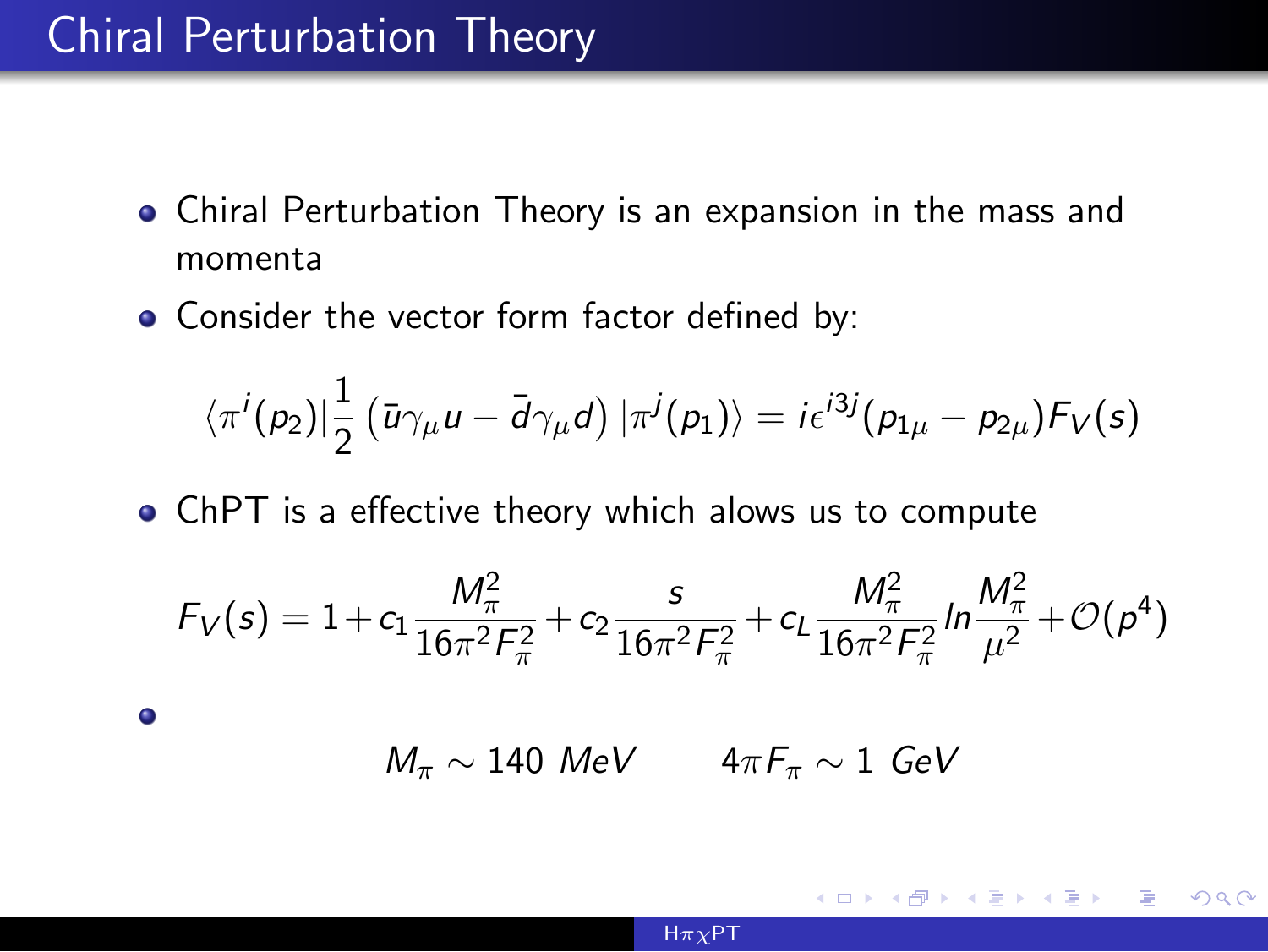## Hard Pion Chiral Perturbation Theory

- Power counting breaks down if momenta gets large, but
- Observation/claim:
	- the leading chiral logarithm can be predicted nevertheless [Flynn and Sachrajda 09; Bijnens, Celis and Jemos 09-11]
- $H\pi\chi PT$  states for our Formfactor :

$$
F_V(s) = \bar{F}_V(s) \cdot (1 + \alpha L) + \mathcal{O}(M_\pi^2)
$$

where L is the chiral log defined by:

$$
L = \frac{M_{\pi}^2}{16\pi^2 F_{\pi}^2} ln \frac{M_{\pi}^2}{\mu^2}
$$
 and  $\alpha = -1$ 

つくい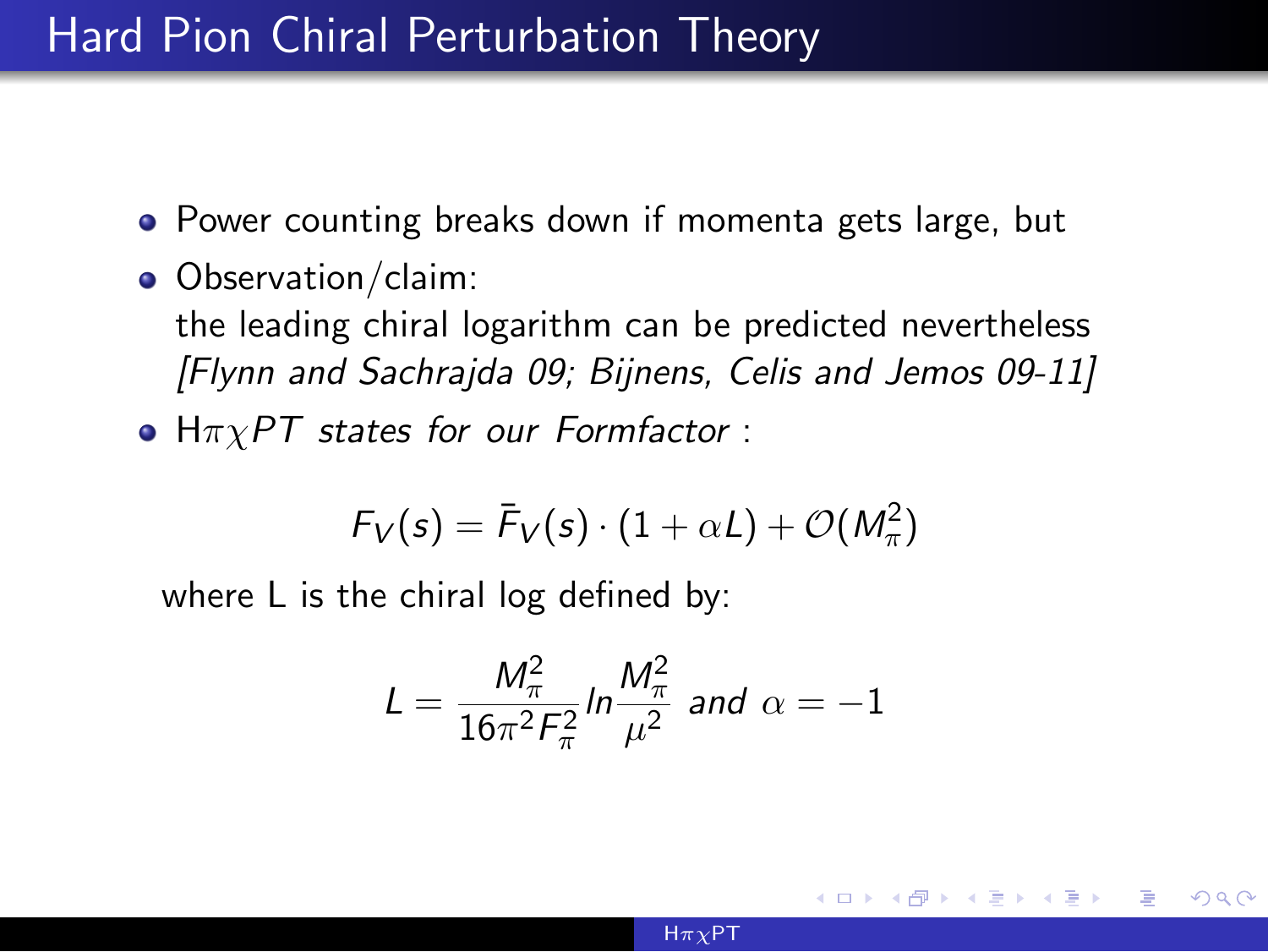- We found a proof of this factorization for the elastic part of the formfactor
- **•** proof based on a dispersive representation

$$
F_V(s) = 1 + \frac{s}{\pi} \int_{4M_{\pi}^2}^{\infty} ds' \frac{\text{Im} F_V(s')}{s'(s'-s)}
$$
(1)

• the optical theorem states:

$$
\text{Im} F_V(s) = \sigma(s) F_V(s) t^*(s) \qquad \sigma(s) = \sqrt{1 - \frac{4 M_\pi^2}{s}}
$$

where the  $t^{\rm I}_l$  are the  $\pi\pi$  partial waves. An explicit callculation yields that they do not contain any chiral log in the limit s $\gg M_\pi^2$ 

つくい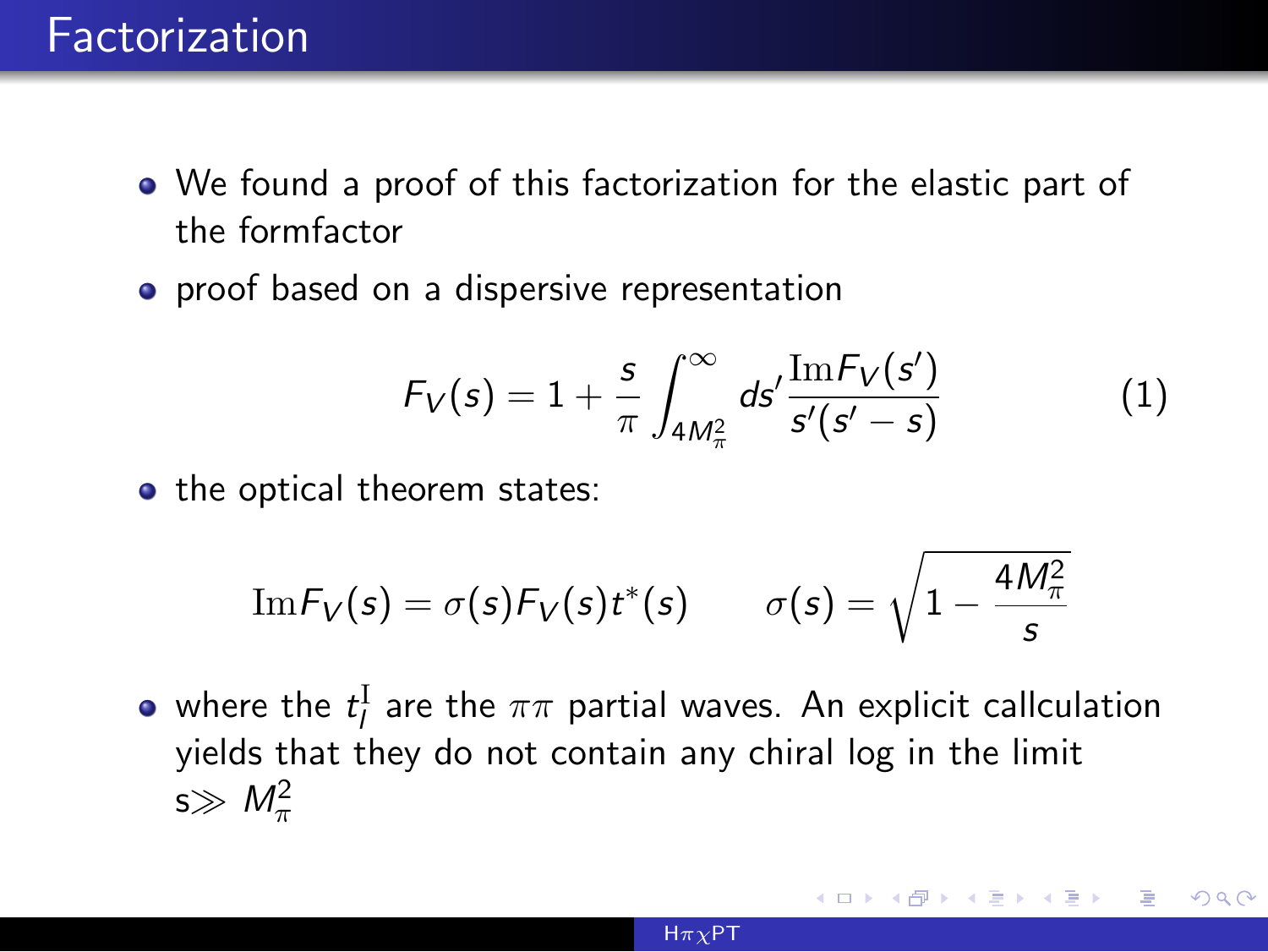- Chiral logs are only produced at order  $p^2$
- Apply the power counting of ChPT to the dispersive equation
- $\bullet$  induction  $\rightarrow$  factorization

 $\Omega$